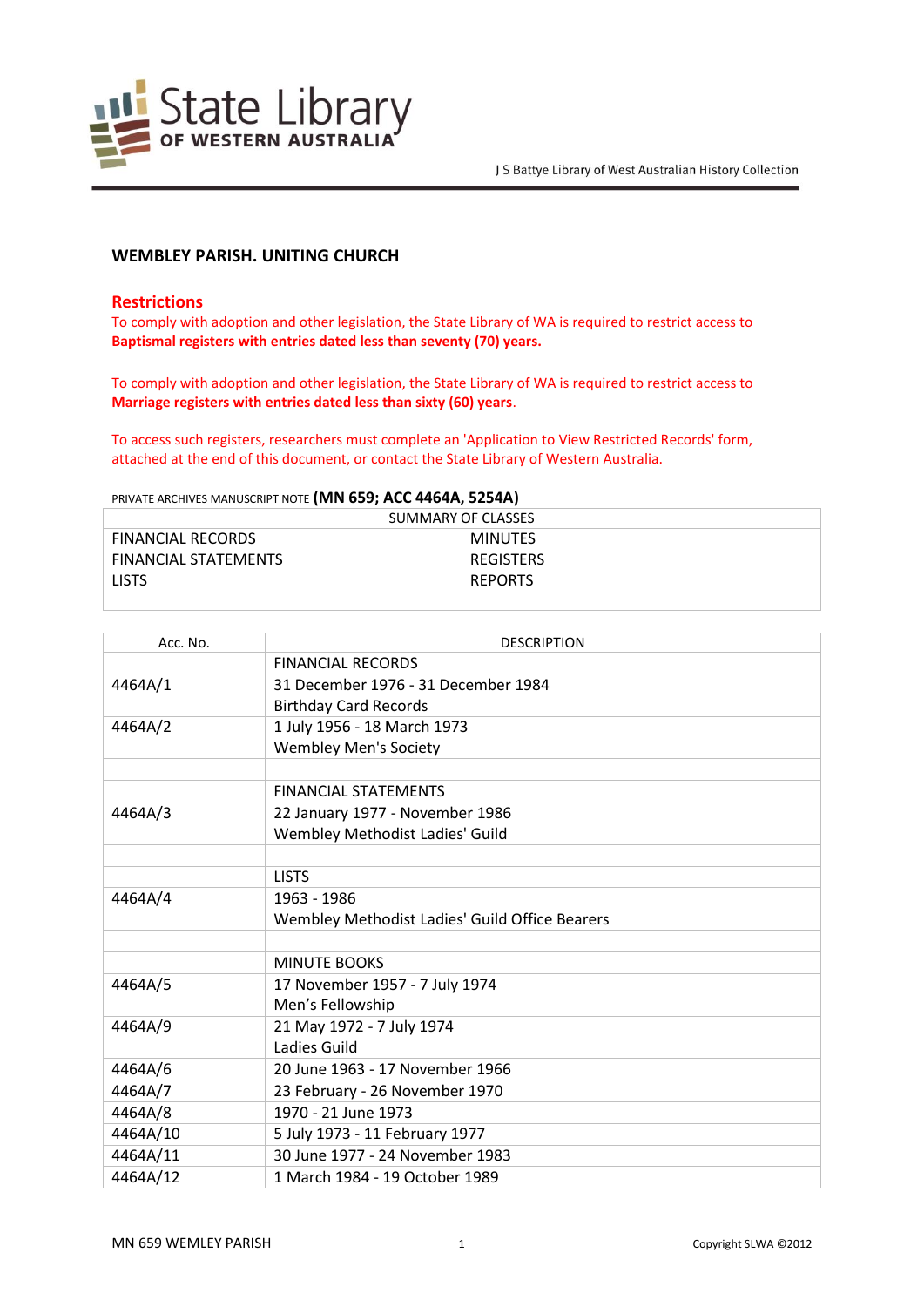

J S Battye Library of West Australian History Collection

| 4464A/13                | 2 November 1989 - 5 November 1992                                                         |
|-------------------------|-------------------------------------------------------------------------------------------|
|                         |                                                                                           |
|                         | <b>REGISTERS</b>                                                                          |
| 6254A/1                 | 29 March 1959 - 22 May 1977                                                               |
| <b>Church Registers</b> | Baptisms, Part 1. West Leederville, Floreat Park, Wembley, Trinity Church,                |
| <b>RESTRICTED</b>       | <b>HMAS Leeuwin.</b>                                                                      |
|                         | 4 December 1977 - 21 June 1981                                                            |
|                         | Baptisms, Part 2. Wembley, HMAS Leeuwin, Leederville.                                     |
| 6254A/2                 | 21 September 1963 - 12 October 1968                                                       |
| <b>Church Registers</b> | Marriages. Wembley, West Leederville, Floreat Park                                        |
| <b>RESTRICTED</b>       |                                                                                           |
| 4464A/15                | 21 February 1964 - 30 November 1978                                                       |
|                         | Attendance Register                                                                       |
| 6254A/3                 | 19 October 1968 - 15 November 1974                                                        |
| <b>Church Registers</b> | Marriages. Wembley, West Leederville, Applecross                                          |
| <b>RESTRICTED</b>       |                                                                                           |
| 4464A/14                | 1970 - 1984                                                                               |
|                         | Record of cards sent to patients in Subiaco Memorial Hospital by Wembley<br>Ladies' Guild |
| 4464A/16                | 17 October 1971 - 7 July 1974                                                             |
|                         | Methodist Men's Society Attendance Register                                               |
| 6254A/5                 | 5 February 1972 - 18 February 1995                                                        |
| <b>Church Registers</b> | Marriages. Wembley, West Leederville, Roleystone, Duncraig, Leeuwin Navy                  |
| <b>RESTRICTED</b>       | Chapel, Wagin, Floreat, and various locations                                             |
| 6254A/4                 | 23 November 1974 - 14 October 1989                                                        |
| <b>Church Registers</b> | Marriages. Wembley, Floreat Park                                                          |
| <b>RESTRICTED</b>       |                                                                                           |
|                         |                                                                                           |
|                         | <b>REPORTS</b>                                                                            |
| 4464A/17                | 19 April 1977, 1978, 29 October 1981, 1984 and 7 November 1985                            |
|                         | Wembley Ladies' Guild Annual Report                                                       |

Holdings = 16 cm

### *Copyright Restrictions*

*The Commonwealth Copyright Act 1968 regulates copying of unpublished material. It is the user's legal obligation to determine and satisfy copyright.*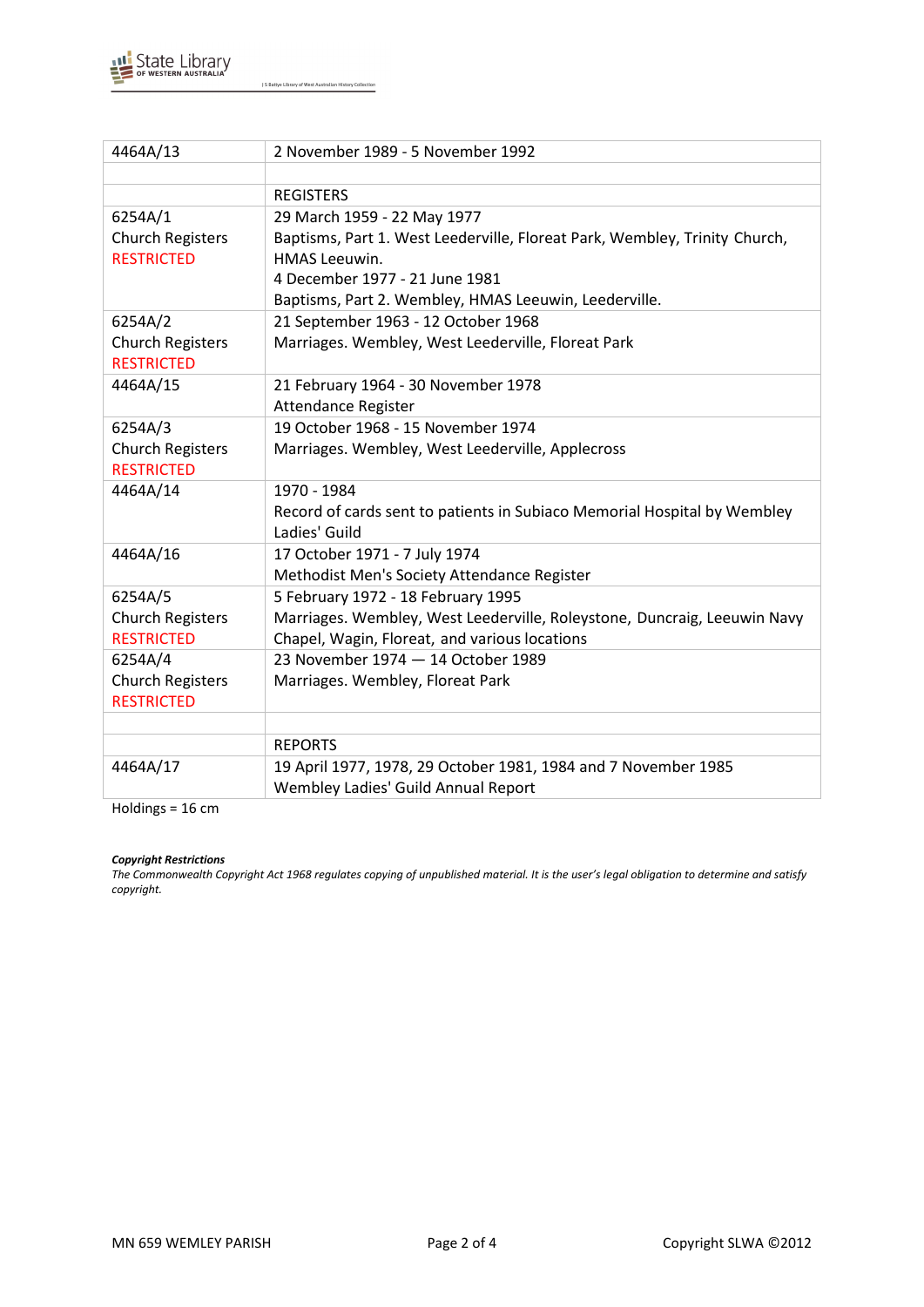

J S Battye Library of West Australian History Collection

#### **STATE LIBRARY OF WESTERN AUSTRALIA – PRIVATE ARCHIVES**

### **APPLICATION TO VIEW RESTRICTED BAPTISMAL RECORD**

#### **SUBMIT TO PRIVATE ARCHIVES STAFF**

| DETAILS OF BAPTISMAL RECORD TO BE RETRIEVED               |           |            |
|-----------------------------------------------------------|-----------|------------|
| MN / ACCESSION NUMBER                                     | <b>MN</b> | <b>ACC</b> |
| DENOMINATION & PARISH NAME (E.G.<br>ANGLICAN, ST. JOHN'S) |           |            |
| NAME ON BAPTISMAL CERTIFICATE                             |           |            |
| DATE OF BAPTISM                                           |           |            |
| DATE ITEM REQUIRED                                        |           |            |

| DETAILS OF APPLICANT REQUIRING ACCESS TO RESTRICTED BAPTISMAL RECORD |  |
|----------------------------------------------------------------------|--|
| <b>RESEARCHER'S TICKET NUMBER</b>                                    |  |
| APPLICANT'S NAME                                                     |  |
| APPLICANT'S ADDRESS                                                  |  |
| <b>TELEPHONE NUMBER</b>                                              |  |
| E-MAIL                                                               |  |

| <b>PRIVATE ARCHIVES STAFF USE ONLY</b> |                               |
|----------------------------------------|-------------------------------|
| <b>COPY CERTIFICATE CREATED BY</b>     | (PA STAFF MEMBER NAME & DATE) |
| <b>APPLICANT NOTIFIED</b>              | (DATE)                        |
| REGISTER RETURNED TO STACK             | (DATE)                        |